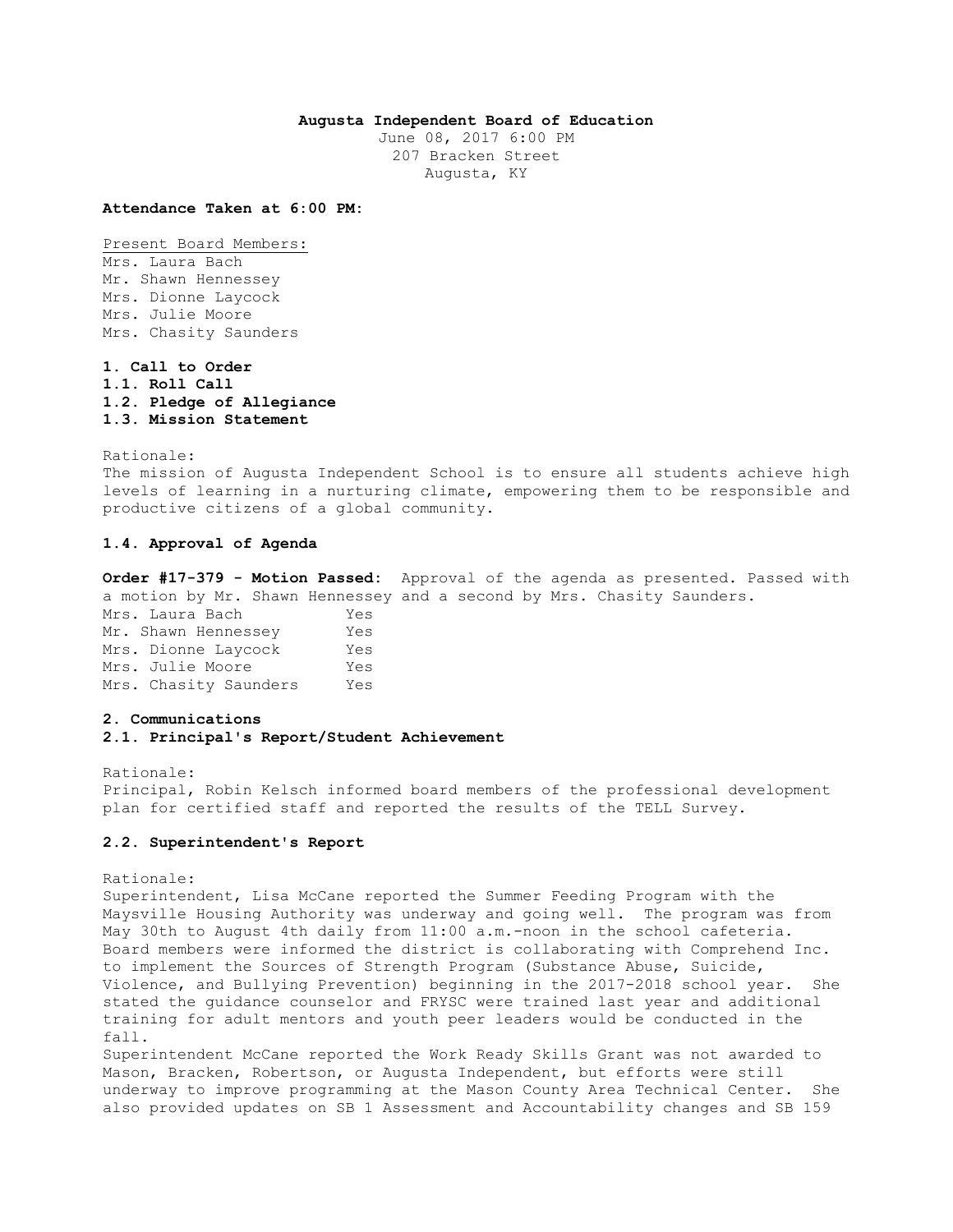civics test requirement, effective July 2018. Students must pass a civics test composed of 100 questions in order to graduate from a public high school with a regular diploma. The preliminary annual audit work will begin July 10th-11th.

## **2.3. Superintendent Professional Growth and Effectiveness System 2016-2017**

Rationale: Superintendent McCane reviewed the 2016-2017 Superintendent Leadership Plan, Self-Assessment and Summary of Evidence with the board. Furthermore, she discussed board team goals & priorities for 2017-2018. Chairwoman, Laura Bach stated board members would use that information to determine the Superintendent's Summative Evaluation which would be reviewed during the July board meeting.

# **2.4. Personnel**

Rationale: Resignation: Rebecca Arnold: Athletic Director Effective May 26th, 2017

# **2.5. Attendance/Enrollment**

Rationale: Enrollment P-12: 301 Enrollment K-12: 282 May Attendance: 94.88% Overall Attendance: 95%

# **2.6. Citizens 2.7. Board Members**

# **3. Business Action/Discussion Items 3.1. Approve Monthly Budget Report**

Rationale: Monthly Budget Report: Tim Litteral General Fund Revenue receipts through May totaled nearly \$1,648,000. Local Revenue: We generated nearly over \$263,000 in property taxes, over \$121,000 in utility taxes, \$27,000 in motor vehicle taxes, \$14,700 in PSC taxes, and \$2,300 in delinquent property taxes. Tuition generated \$6,400, while we have received \$3,000 in miscellaneous revenue and \$2,600 for bus rental. The fitness center has collected over \$3,600 in dues. State Revenue: SEEK funding accounted for \$1,181,000, \$8,500 was received for vocational transportation, while \$5,700 was received for revenue in lieu of taxes from the state. Federal Revenue: \$7,100 has been received in Medicaid reimbursement. Expenditures through May were \$1,480,000, about \$12,600 less than through the same period last year. School Budget: The school's budget is \$19,750. Through May, \$15,700 was spent, with another \$2,400 obligated. Copying and printing costs totaled \$7,700, general supply expenses totaled \$3,400, and technology supplies totaled \$1,400, while dues and fees also accounted for \$1,400. Travel accounted for \$500, while postage expenses were \$370. Maintenance Budget: Expenses totaled nearly \$225,000 through May. Expenses included \$69,500 on salaries and benefits, \$69,000 on utilities and services,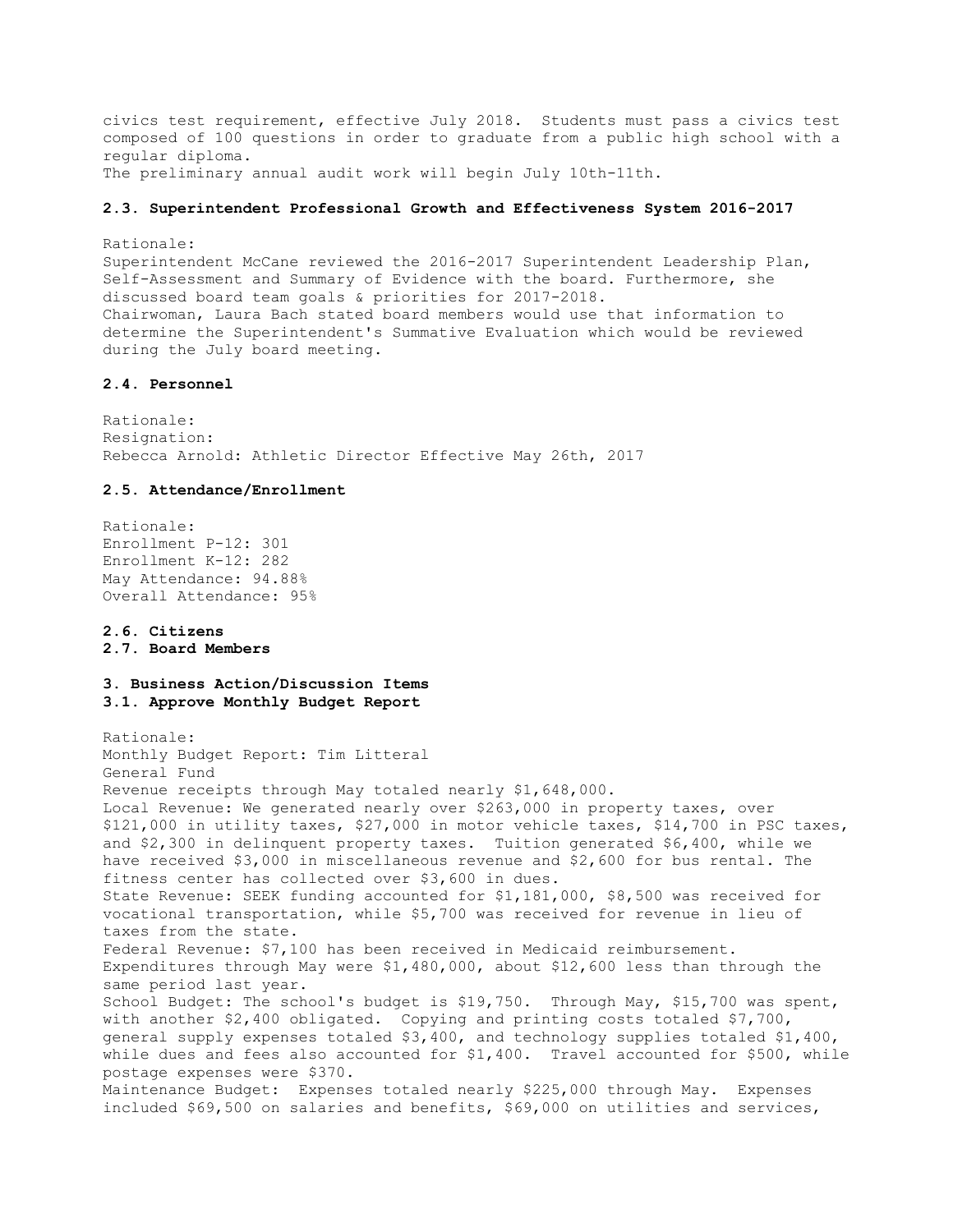\$45,700 on repairs and professional services, \$29,400 for property insurance, \$9,500 on general supplies, and \$1,500 on equipment. 91% of the maintenance budget has been utilized. Transportation Budget: Through May, costs were at approximately \$68,000. \$42,700 was expended on salaries and benefits, \$8,400 on diesel fuel, \$6,800 on repair parts, \$5,200 was expended on fleet insurance, \$4,000 on repairs and maintenance, and \$1,300 on supplies/services/fees. 72% of the transportation budget has been utilized. For the general fund, receipts exceeded expenditures by approximately \$168,000 through May. Special Revenue Fund Grant funding is on target with regards to the budget for current year grants. Food Service Fund Food service receipts totaled nearly \$166,000 through May. \$143,200 was received for federal program reimbursement, \$21,000 was from local revenue sources, and \$1,700 was from state revenue. Expenditures through May totaled just under \$163,000. Approximately \$97,500 was expended on food and supplies, \$63,700 was for salaries and benefits, and \$1,400 for equipment repair and rental equipment. Through May, expenditures were about \$2,200 more than through the same period last year. The food service balance as of May 31 was \$3,158, a \$3,500 improvement from last month.

**Order #17-380 - Motion Passed:** Approve Monthly Budget Report passed with a motion by Mrs. Julie Moore and a second by Mrs. Dionne Laycock. Mrs. Laura Bach Yes Mr. Shawn Hennessey Yes Mrs. Dionne Laycock Yes Mrs. Julie Moore Yes Mrs. Chasity Saunders Yes

# **3.2. Approve Monthly Facilities Report**

## Rationale:

The Energy Management Report on energy consumption through the April billing period compares the current monthly usage to the 3-year (FY10-FY12) historical average baseline usage for the same month. During April, the district had a decrease in energy consumption of 49,498 kBTU (26.8%) which avoided approximately \$1,062 in energy charges. Through April-YTD, the district has used 98,519 (\$8,768) fewer kilowatt-hours (kWh), and 3,062 (\$2,909) fewer hundreds of cubic feet (CCF) of natural gas, for an estimated total energy savings of approximately \$11,677. The district has reduced total energy consumption by 651,226 kBTU (22.7%) through April 2017.

The Weather data for Bracken County helps to explain why utility bills are higher or lower in some months, as compared to the same months in previous years. April was warmer this year than several of the previous years. For more information, visit http://www.weatherdatadepot.com/.

Monthly Maintenance:

- Repaired office door handle
- Serviced lawn mower
- Installed AC unit at board office

# Summer Maintenance:

Wax all classrooms and hallways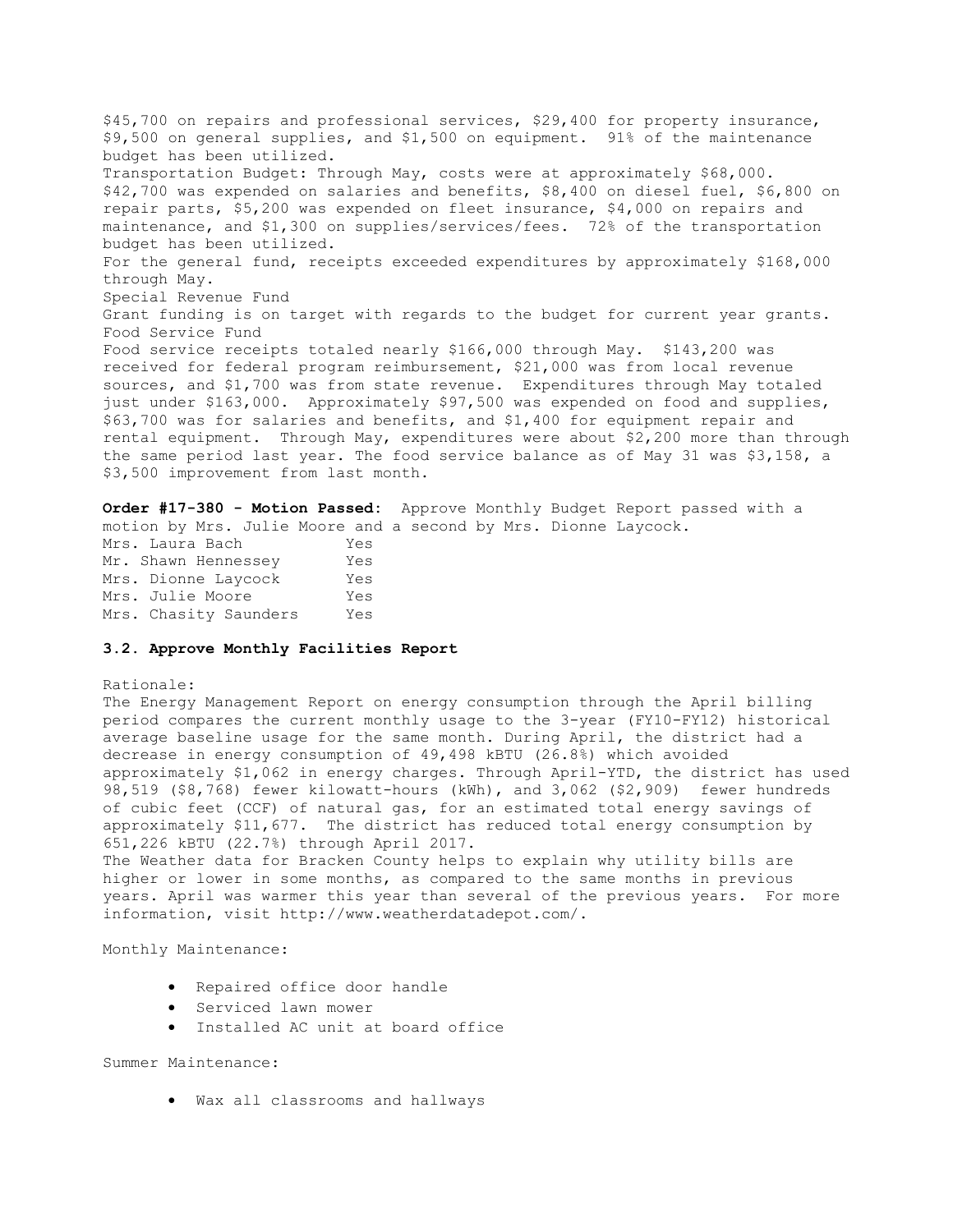- Touch up painting
- Replace gym light
- Replace security light outside of boiler room
- Repair fence around playground
- Clean classrooms and shampoo carpets
- General maintenance (replace pencil sharpeners, repair desks, etc.)

**Order #17-381 - Motion Passed:** Approve Monthly Facilities Report passed with a motion by Mr. Shawn Hennessey and a second by Mrs. Dionne Laycock. Mrs. Laura Bach Yes Mr. Shawn Hennessey Yes Mrs. Dionne Laycock Yes Mrs. Julie Moore Yes Mrs. Chasity Saunders Yes

# **3.3. Approve Amended 2017-2018 Extra Duty Salary Schedule**

Rationale: The extra duty salary schedule reflects a redistribution of stipends based on the amount of time involved for specific positions.

**Order #17-382 - Motion Passed:** Approve Amended 2017-2018 Extra Duty Salary Schedule passed with a motion by Mrs. Dionne Laycock and a second by Mrs. Julie Moore. Mrs. Laura Bach Yes Mr. Shawn Hennessey Yes Mrs. Dionne Laycock Yes Mrs. Julie Moore Yes Mrs. Chasity Saunders Yes

**4. Business Consent Items** 

**Order #17-383 - Motion Passed:** Approval of the Business and Consent items as presented passed with a motion by Mrs. Julie Moore and a second by Mrs. Chasity Saunders. Mrs. Laura Bach Yes

| Mr. Shawn Hennessey   | Yes |
|-----------------------|-----|
| Mrs. Dionne Laycock   | Yes |
| Mrs. Julie Moore      | Yes |
| Mrs. Chasity Saunders | Yes |

- **4.1. Approve Previous Meeting Minutes 4.2. Approve 2017-2018 Fundraisers 4.3. Approve Bills**
- **4.4. Approve Treasurer's Report**

**5. Adjournment** 

Rationale: July 20th: Board Meeting at 6:00 P.M.

July 25th: Bus Driver Update Training

July 26th-28th: KASA Conference (Kathy Fryman FRED Recognition)

July 27th: Kindergarten Registration at 6:00 P.M